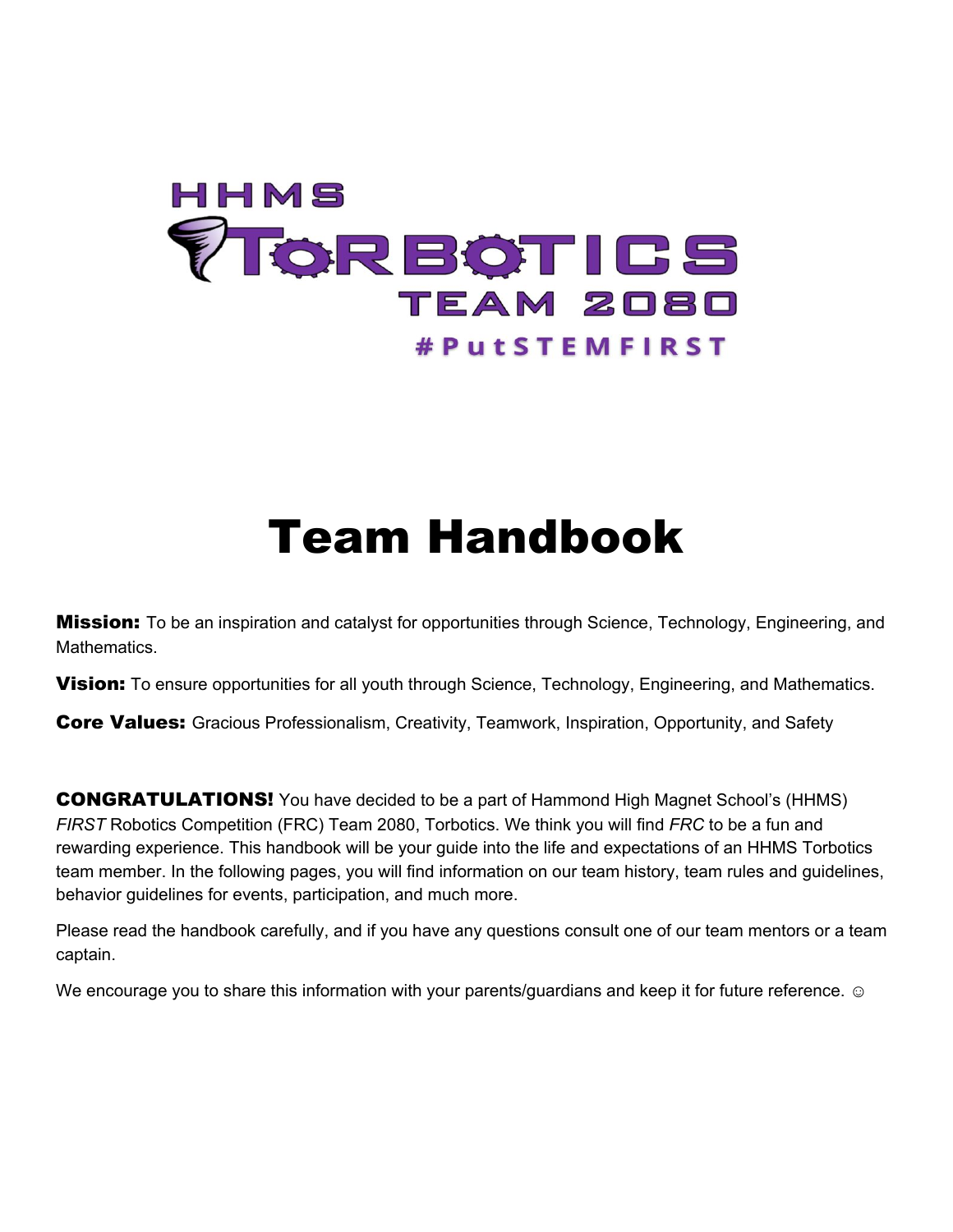**Team Summary:** FIRST Robotics Competition (FRC) Torbotics, Team 2080, was founded in 2006 by Shelly Gaydos, a former physics teacher at Hammond High Magnet IB World School (HHMS). She served as the lead mentor of the team until 2015 following her promotion to Vice Principal and now Principal of HHMS. The team first participated in the 2007 "Rack n' Roll" competition season. Our principle sponsorship that year came from H. Rocker Electric.

The 2018 - 2019 Torbotics team consists of 44 students. Over 60% of team members reside outside of the HHMS attendance zone, with these students choosing to commute and attend HHMS in order to be a part of Torbotics and the school's established four-year engineering program. Membership in Torbotics represents 71% of the school districts in Tangipahoa Parish. Primary supervision of Torbotics falls under the direction of HHMS engineering teacher, Danny Thomasson (Lead Mentor) and HYPE Robotics founder, Jean Williams. The team is currently supported by four, additional active mentors, Tim Hicks (Intralox), John de St. Germain (Intralox), Donnie Carter (retired) and Ben Williams (HYPE Robotics). We are always open to the inclusion of additional technical mentorship.

Program Summary: Team 2080 is a part of the *FIRST* Robotics Competition. *FIRST* is an acronym that means *F*or *I*nspiration and *R*ecognition of *S*cience and *T*echnology. It was founded by inventor, Dean Kamen, in 1989 to inspire young people's interest and participation in science and technology. *FIRST* designs accessible, innovative mentor-based programs that motivate young people (ages 6-18) to pursue education and career opportunities in science, technology, engineering and math (STEM), while also building skills in communication, team building, problem-solving, self-confidence, and leadership. For more information visit www.usfirst.org.

Recent Sponsors: SPAWAR (DOD), Lockheed Martin, Intralox, Intuitive Surgical, Entergy, Modern Woodman Financial, DOW, Shell: Laurie Guidroz, RDF, Raising Cane's, Dan Wrinkles Plumbing, Pierce Aviation, H. Rocker Electric, Explore & Learn Early Learning Center Incorporated, First Guaranty Bank and HYPE Robotics.

**Team Impact/Outreach:** At our core, Torbotics is devoted to sharing our experiences with others; infusing our passion for robotics and STEM to inspire others. We strive to be a driving force for meaningful STEM experiences and robotics throughout our parish, which is 50% rural, with 22% of the population under the age of 20. As the only FRC team in our area, we believe it is our responsibility to create possibilities for underserved communities, construct new programs and challenge the perceptions of STEM in our region. During the previous competition season, we participated in over 3,000 hours of community outreach and service projects as a team, and individually. We currently mentor 10 FLLJr teams (ages 6-10), 5 FLL teams (ages 9-14), and 4 FTC teams (ages 12-18). As founding members of the Tangi STEM Coalition, we host numerous workshops and experiential STEM events year-round throughout our area. We are currently working in collaboration with them to assist in the implementation of a Mobile STEM Lab for use by teachers throughout our region. The team is also one of the select few asked by *FIRST* to submit a full proposal for the STEM Equity grant enabling us to start a FIRST team in every school in our parish with support and training throughout their rookie year and beyond. We are routinely called on to provide demonstrations for local and state government and community leaders and participate in interviews. With well over 200,000 youth and families served over the past 12 years, we are transforming our area and impacting lives.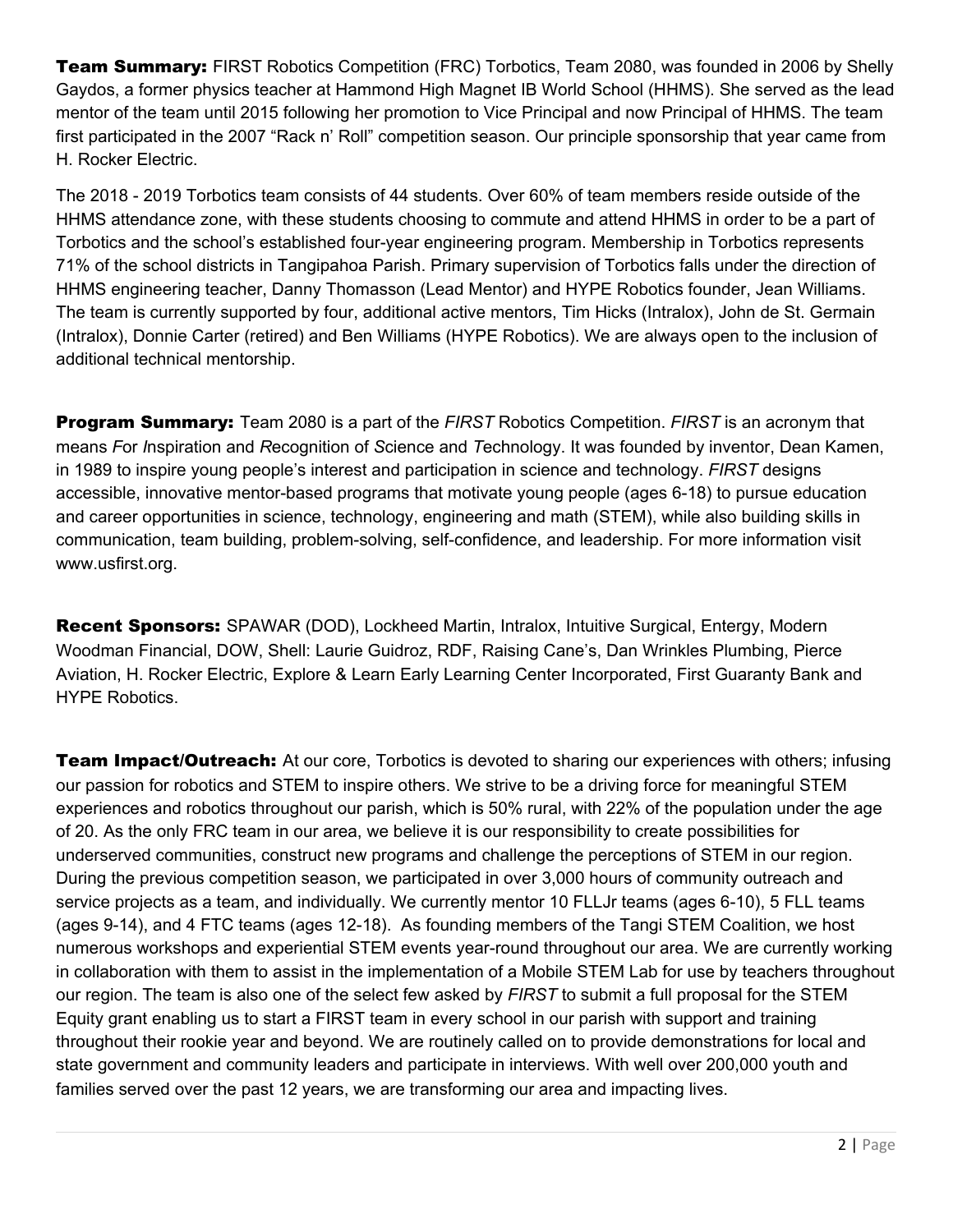**Opportunities:** Being a part of Torbotics is a great way to explore the exciting career of engineering! Though we realize not all students will go into STEM (Science, Technology, Engineering, and Mathematics) careers, it is our goal to expose all robotics students to careers in technology. The skills you will learn go beyond just mechanics. Our goal is to prepare the students for their future in the workplace. Professionalism is a vital skill that is emphasized, expected, and taught to all team members.

**Behavior:** As a part of Team 2080, we rely on each other for the success of the group and the robot. Everyone is expected to demonstrate their best behavior. The subsequent behaviors MUST be followed:

- Good Judgment and Positive Behavior
	- $\circ$  Each group member represents the team as a whole. They should be role models for other students to look up to. Good, positive behavior should be demonstrated at all times whether it is during team activities or not.
- **Commit to a Project** 
	- When you start a project, be sure to follow through with it until the end. Make sure you dedicate yourself and do not get side-tracked or discouraged. And if you need help, do NOT be afraid to ask!
- Ability to Work
	- $\circ$  You should be able to work as both a team player and independently. Being a team player means helping your team and doing what is needed for the team. Working independently shows dedication and a willingness to learn.
- **Honesty and Integrity** 
	- $\circ$  Always be honest and show integrity in things that you do while working with the robotics team.
- **Time** 
	- The team requires many hours of your free time (especially during build & competition season). Be careful when you plan and schedule so you can stay actively involved. In certain cases, you will need to discuss choices as to what you will do involving other activities with your teachers and mentors.
- School
	- Your behavior in school, especially in the classroom, represents the team. As a Torbotics member, you are seen as a role model and an example of the best students the school has to offer. You are expected to be polite and respectful to all staff members and to refrain from disruptive activities.
- **Events** 
	- At events, you are constantly being watched either by judges or by your peers. Your behavior directly reflects yourself and the team.
- Co-operation
	- $\circ$  If a mentor or teacher requests that you do something, you should do this to the best of your ability. Disrespect toward any teacher or mentor will not be tolerated, and you will receive subsequent consequences and possibly be removed from the team.
- **Relationships** 
	- $\circ$  We realize that you will date whoever you want to, but as a member of the team, in the event that a relationship develops or is ongoing, there are certain rules that must be adhered to at all times during team activities, local and away. Hand-holding, hugging, kissing, and other public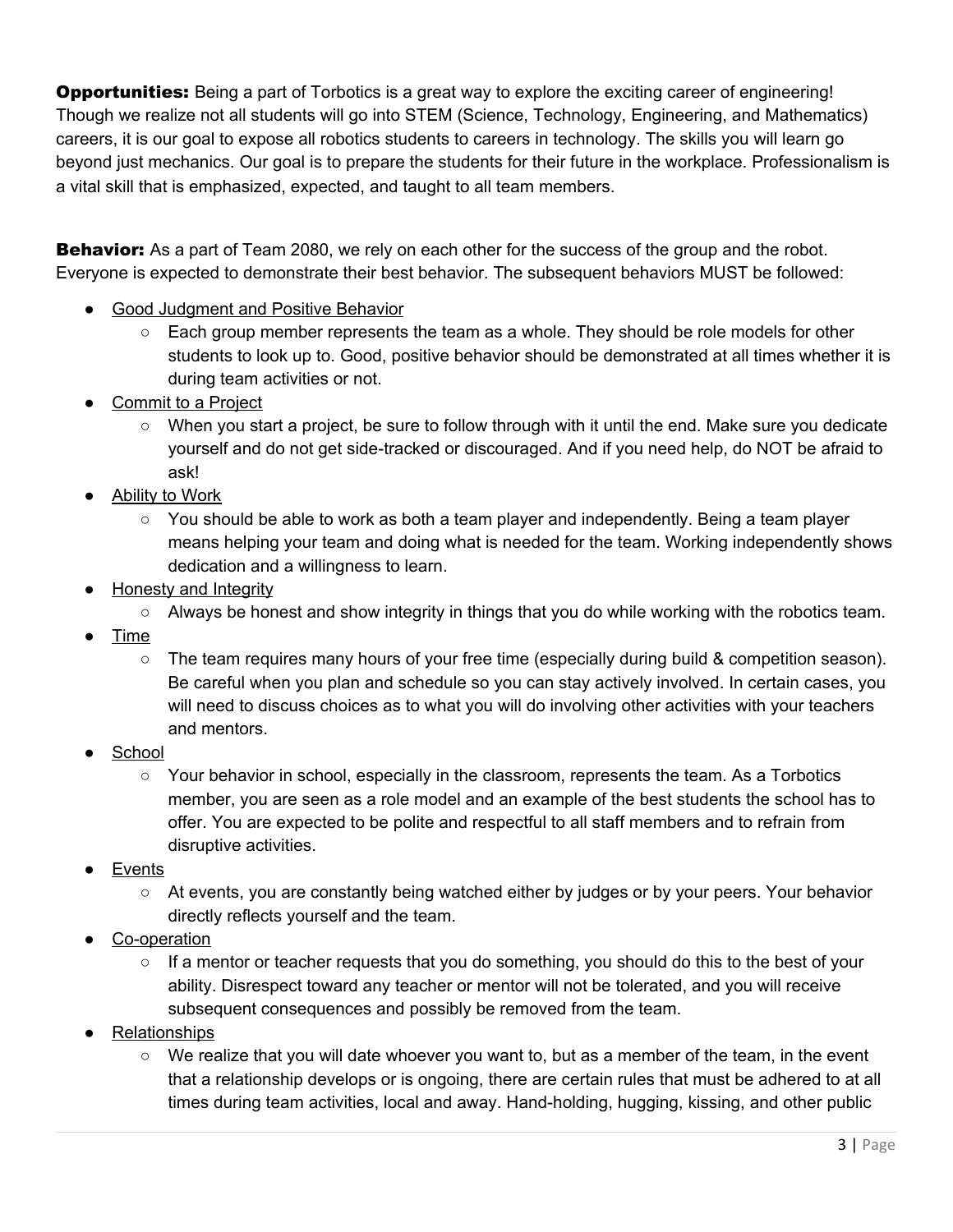displays of affection (PDA) are prohibited at all times. The couple must also travel in a group at all times; they may NOT wander or sit alone. In other words, they should not appear as a couple but as part of the team.

**Consequences:** In response to multiple infractions of misbehavior in the shop, during outreach and/or at competitions, one should anticipate for it such to result in one of the following depending on the nature of the offence:

- Suspension of power tools
- Suspension from team meetings and/or special occasions
- Banned from off-season competitions
- Removal from the team

**Involvement Areas:** There are many areas you can become involved in through Torbotics. These areas of involvement include:

| <b>Year-Round Operation</b>                                                                                                                                                                                                                                                                                    | <b>Build Season (Jan - Feb)</b>                                                                                                                                                                                                                                | <b>Competition Season</b><br>(March - April)                                                                                                                                                                        | Off-Season (May - Dec)                                                                                                                                                                                                                                                                         |
|----------------------------------------------------------------------------------------------------------------------------------------------------------------------------------------------------------------------------------------------------------------------------------------------------------------|----------------------------------------------------------------------------------------------------------------------------------------------------------------------------------------------------------------------------------------------------------------|---------------------------------------------------------------------------------------------------------------------------------------------------------------------------------------------------------------------|------------------------------------------------------------------------------------------------------------------------------------------------------------------------------------------------------------------------------------------------------------------------------------------------|
| Chairman's Award<br>development<br>Finance<br>Safety Team<br>Community<br>outreach as a team<br>Individual<br>community service<br>Developing<br>$\bullet$<br>community &<br>industry<br>connections<br>Development &<br>$\bullet$<br>mentorship of other<br><b>FIRST teams</b><br>Public relations &<br>media | Drive System<br>$\bullet$<br>Electronics<br>$\bullet$<br>Programming<br>$\bullet$<br>End-effector<br>$\bullet$<br>(developing the<br>mechanical means<br>for scoring points<br>during the robot<br>game)<br>Submission of<br>Chairman's Award<br>documentation | Drive team<br>$\bullet$<br>Chairman's team<br>$\bullet$<br><b>FRC Ambassadors</b><br>$\bullet$<br><b>Pit Crew</b><br>$\bullet$<br>Safety team<br>$\bullet$<br>Scouting/Strategy<br>$\bullet$<br>Spirit<br>$\bullet$ | Work on<br>$\bullet$<br>development of build<br>& programming<br>skills<br>Work on review and<br>$\bullet$<br>updates of all safety<br>procedures<br>Work on different<br>$\bullet$<br>build projects for<br>community outreach<br>Run engineering<br>$\bullet$<br>and science summer<br>camps |

**Participation:** Team 2080 requires many hours outside of the normal school day. All team members are expected to participate in events and activities after school unless a valid reason for the absence is provided. Usually, the team will meet everyday after school during build season (Jan-Feb) until 5 o'clock. During build season, there will also be mandatory Saturday meetings at varying times. Attendance will be noted and remembered. Additionally, there will be many days during the off-season in which after-school meetings and activities will be held. Team members will also be expected to complete service projects in the community on their own time, as part of the team's Individual Community Service Project initiative. We understand that team members may be committed to other extracurricular activities such as other teams, clubs, or work, but you are expected to have the necessary amount of time needed for Torbotics. Please let your teacher or mentor know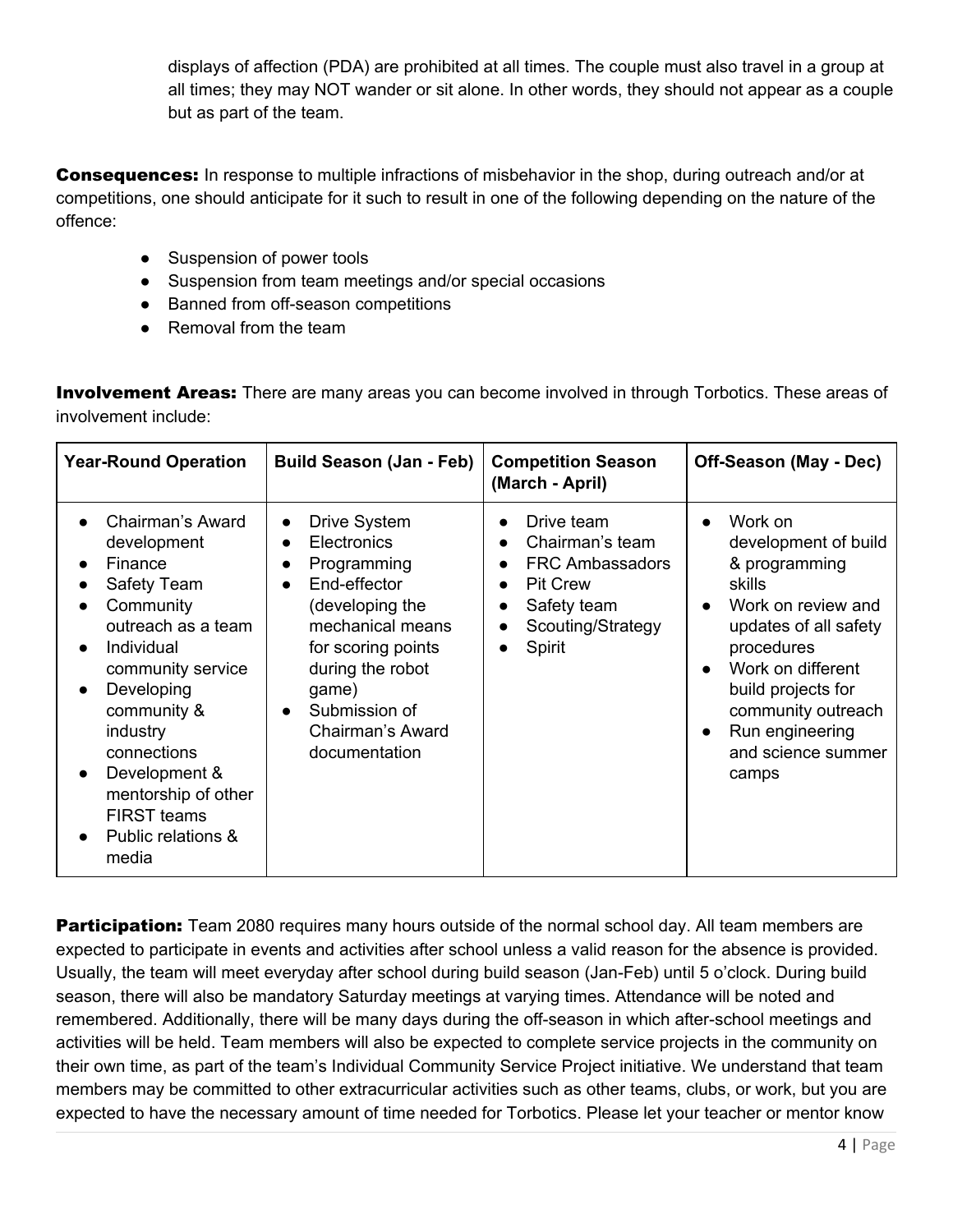of any commitments that may interfere with your participation in robotics in hopes that we may be able to find a way to work around your schedule.

**School Work:** As previously mentioned, all team members are expected to maintain their grades and classwork. As part of the Hammond High Torbotics team, you are held to high standards and expectations. This is one of our strengths as a team. All team members are required to maintain a C average in all courses. Any D's on your report cards/progress reports will immediately place you on probation. F's are NOT allowed and will result in your immediate dismissal from the team. When we travel, you are required to get all class work, assignments, and any other work before we leave. Getting these assignments is your responsibility.

**Uniforms:** Our uniforms represent us as a team, and they are an important part of our image. At events that we attend, you must wear jeans or khakis with no holes, closed-toe shoes, and one of your Torbotics team t-shirts. The uniform will be specified before each event. If planning to enter the pit or competition field area, you are required to wear safety glasses and long hair must be pulled back.

**Fundraising/Sponsorship:** Fundraising is an extremely important part of team participation as we are a student-funded, student-organized team. HHMS provides us with a place to meet, a well-equipped machine shop, and a 4-year engineering program. All of the money needed for build materials, electrical & software components, travel team expenses, competition entrance fees, and business/community outreach material is reliant on student-initiated funding. As a result, participation in fundraising and the acquisition of sponsorship is mandatory for every member of the team. There are many things we do to fundraise. Such endeavors include facilitating week-long summer camps, writing grants, presenting to local businesses and service groups, creating handcrafted items in the shop to sell, hosting local FIRST robotics events, and donations from family and friends. We have letters available that can be mailed to family and friends, as well as professional portfolios for businesses and corporations. We welcome ALL contributions, big or small.

**Competitions:** Each year we attend two FRC regional events, one of these being the Bayou Regional in New Orleans (typically the 3rd weekend of March). The other regional event is generally out of state, and depends on location, event timing, and the amount of money raised. There are some things that you must be aware of at all FIRST competitions. The following guidelines should be followed at all times:

1. GRACIOUS PROFESSIONALISM- Gracious Professionalism is at the very heart of FIRST. It involves a way of doing things that promotes high-quality work, encourages the value of collaboration among team members and between teams, and above all respects individuals and the inclusion of the community. Through gracious professionalism, FIRST honors that "fierce competition and mutual gain are not separate notions." Our goal should always be to do our best and to promote and bring out the best in others. We must always avoid treating other team members or teams as being less-than, but instead look to what we can do to help others also succeed. While we will not engage in purposefully putting others down, we will also engage in the genuine support of others because that is the right thing to do. Per FIRST: "In the long run, Gracious Professionalism is a part of pursuing a meaningful life. One can add to society and enjoy the satisfaction of knowing one has acted with integrity and sensitivity."